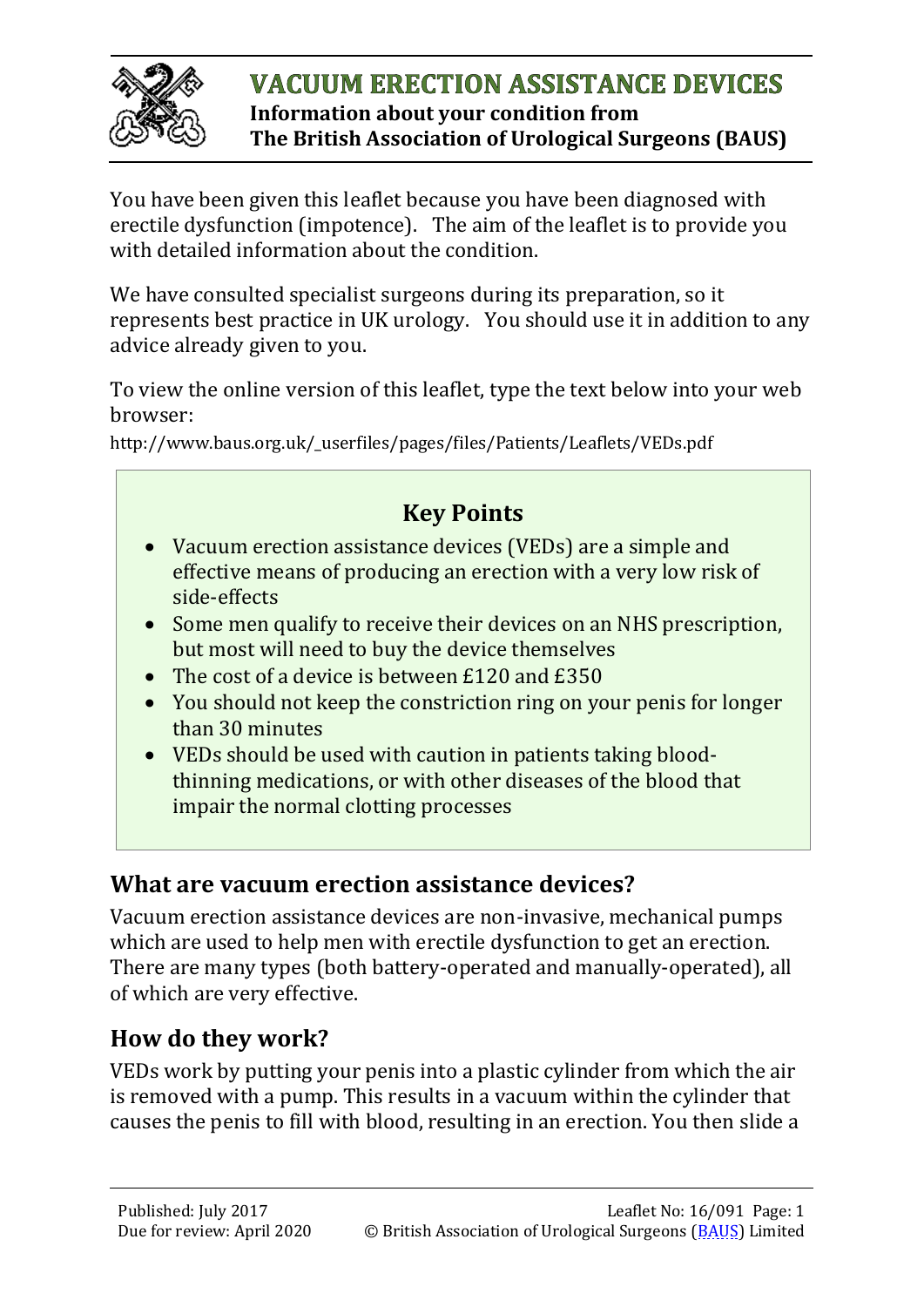constriction ring around the base of your penis to prevent the blood from escaping, thus maintaining your erection (pictured below).



## **How long are they effective?**

It only takes a few minutes to obtain a full erection using a vacuum device. Once your penis is erect and you have put the constriction ring in place on the penis, you can release the vacuum and remove the cylinder.

The constriction ring stops blood from escaping from the penis so that you keep your erection. You can then proceed to sexual intercourse. You should not leave the constriction ring on your penis for more than 30 minutes because this can cause damage.

## **Are there any side-effects?**

Yes, but these are minor. You often notice discolouration or bruising of your penis. Some patients complain that their penis feels "cold", but this does not usually cause a problem.

You may find the constriction ring slightly uncomfortable. It also prevents the flow of semen during orgasm (climax), which may be uncomfortable. This does no harm because the semen goes back into your bladder and is passed out with your urine when next you empty.

Most men using VEDs find them an acceptable method of obtaining an erection with a low risk of side-effects and good results, albeit after some practice.

## **Where can I get a device?**

Most patients must buy their own device. You will usually be required to pay between £120 and £350 for your VED.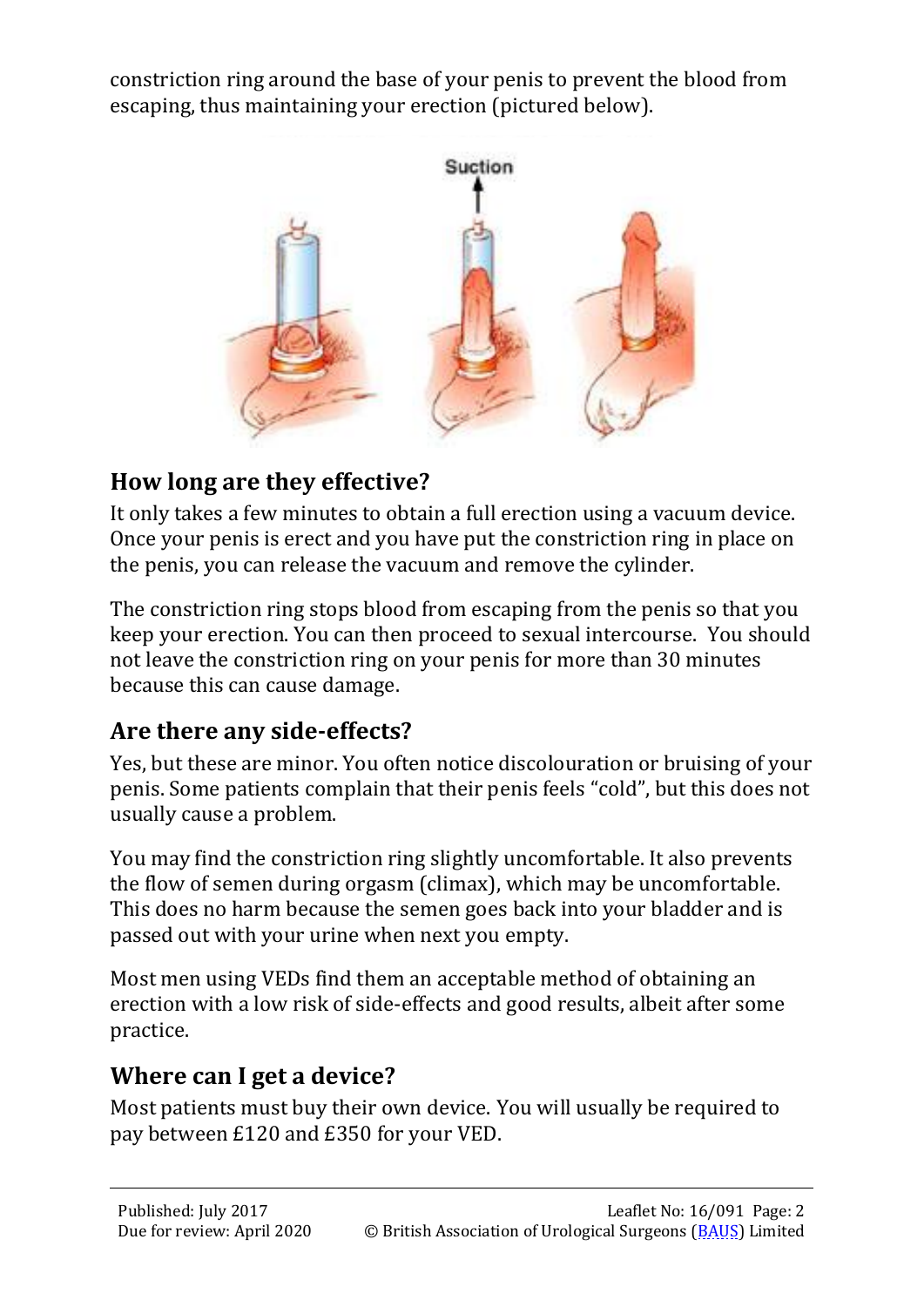Specific treatment is only available on the NHS (Schedule 2) to patients who:

- have diabetes mellitus, multiple sclerosis, Parkinson's disease, poliomyelitis;
- have renal failure treated by dialysis or transplantation;
- have had radical pelvic surgery (e.g. radical prostatectomy) or have been treated for prostate cancer (using surgery and other treatments);
- have had severe pelvic injury, single-gene neurological disease, spinal cord injury or spina bifida; or
- are not included in the above categories but were receiving NHS treatment (such as Caverject™, Viagra™ or Viridal™) for their erectile dysfunction on or before 14 September 1998.

If you do not have any of the conditions listed above, you will need to get a private prescription from your GP.

## **What happens when sexual activity has finished?**

When you have completed intercourse, you need to remove the constriction ring without delay. This is important because it may cause irreversible damage if left on the penis for too long. Grasp the ring by its side tabs and stretched it to allow the trapped blood to drain out of the penis. You should then be able to remove the ring without difficulty.

This can be a little fiddly but with, patience and practice, it becomes easier. If you find the ring difficult to grasp through your pubic hair, we recommend trimming or shaving off the hair to make this process easier.

## **How can I try a device?**

We normally arrange for you to be seen in a dedicated clinic by a specialist nurse or a representative. He/she will explain the device to you, demonstrate how to use it and address any concerns you may have. Once you are happy with its use, we will tell you how to purchase the device. Some centres may offer VEDs for a trial period. The devices can be cleaned with soap and water after use, and can be reused many times.

# **Are there any other important points?**

It is important that you tell your doctor if you are on any blood thinning medications (e.g. aspirin, warfarin, clopidogrel). You should also be sure to tell your doctors if you suffer from any blood disorders, because these can increase the risk of side-effects, making a VED unsuitable for you.